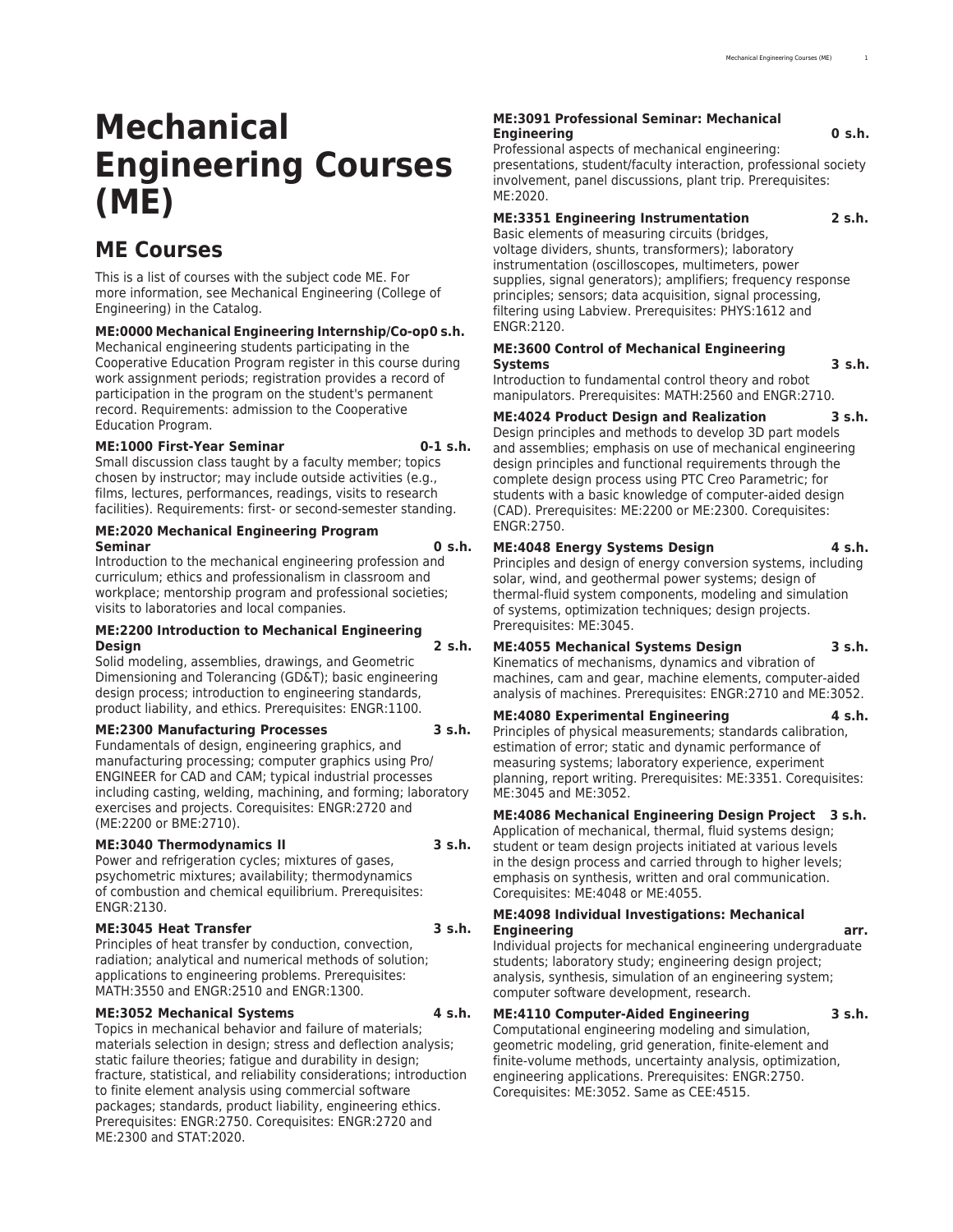### **ME:4111 Scientific Computing and Machine Learning 3 s.h.**

Numerical methods in scientific computing; root problems and optimization; linear algebraic equations; eigenvalue problems; numerical differentiation and integration; interpolation and curve-fitting; initial value and boundary value problems; machine learning in regression, classification, and clustering problems; Python programming and packages. Prerequisites: MATH:2560. Same as CEE:4511.

**ME:4112 Engineering Design Optimization 3 s.h.** Engineering design projects involving modeling, formulation, and analysis using optimization concepts and principles; linear and nonlinear models, optimality conditions, numerical methods. Prerequisites: ENGR:2110 and MATH:2550. Requirements: junior standing. Same as CEE:4512.

### **ME:4116 Manufacturing Processes Simulations and Automation 3 s.h.**

Material processing, metal cutting theories, forming, micro/ nano fabrication, programmable logic controller, computer numerical controllers, discrete control system, DC and AC servo motors, Command generation. Prerequisites: ME:2300 or ISE:2360. Same as ISE:4116.

### **ME:4117 Finite Element Analysis 3 s.h.**

Trusses and frames; Rayleigh-Ritz methods; 2D and 3D elasticity problems; heat transfer, thermo-mechanical coupling; transient problems; use of commercial software for applications in analysis and design of mechanical engineering systems. Prerequisites: ENGR:2750.

**ME:4120 Advanced Linear Control Systems 3 s.h.** Overview of system modelling and classical control design

tools and methods, and bridges those with state-space approach for analysis and control of linear systems in the time domain; topics include linearization, root locus, Bode diagrams, Nyquist criteria, robustness margins, lead-lag compensators, observability and controllability, state-space realizations, internal stability and input-output stability, pole-placement, observers and reduced order observers, separation principle, performance limitations, linear quadratic regulator and its guaranteed margins, and optimal estimation. Prerequisites: ME:3600.

**ME:4125 Biomimetic Fluid Dynamics 3 s.h.**

Study and development of engineered systems that mimic the structure and function of biological systems; overview of the fluid dynamic principles that govern locomotion by swimming or flapping flight; equations of motion, fundamentals of aerodynamics; analytical models of force generation for swimming and flight; parameters governing effective locomotion; experimental and numerical studies to understand the present state of the art, challenges, and important questions. Prerequisites: ENGR:2510.

**ME:4140 Modern Robotics and Automation 3 s.h.** Introduction to basics of robotics and automation; mechanical design development and manufacturing of smart and automated devices, components, and systems; principles of robotic motion and kinematics; introduction to process automation through system requirement identification, equipment integration, sensors, actuation, and logical control; fundamentals of design, analysis, and manufacturing to meet functionality requirements of products, devices, and systems using the principles of mechatronics to develop smart and automated products. Prerequisites: ENGR:2710.

### **ME:4145 Industrial Internet of Things (IIoT) 3 s.h.**

Introduction to process automation through system requirement identification, equipment integration, sensors, actuation, and logical control; fundamentals of design, analysis, and manufacturing to meet functionality requirements of products, devices, and systems using principles of mechatronics to develop smart and automated products; integration of advanced networking and monitoring into device control and automaton. Corequisites: ME:3351.

**ME:4150 Artificial Intelligence in Engineering 3 s.h.** Artificial intelligence, computational intelligence, data science and engineering, machine intelligence, digital manufacturing and design, intelligent machining, fault diagnosis, autonomy, robotics; applications in mechanical engineering. Prerequisites: ME:4111.

**ME:4153 Fundamentals of Vibrations 3 s.h.** Vibration of linear discrete and continuous mechanical and structural systems; harmonic, periodic, and arbitrary excitation; modal analysis; applications. Prerequisites: ENGR:2750. Same as CEE:4532.

**ME:4160 Engines and Power Plants 3 s.h.** Fundamental principles of thermodynamics applied to areas of particular interest in mechanical engineering; power plants and refrigeration cycles, internal combustion engine cycles, gas mixtures and combustion, mixing processes and pollutant formation, and hybrid power systems. Prerequisites: ENGR:2130.

**ME:4175 Computational Naval Hydrodynamics 3 s.h.** Simulations based on relevant vessels and propellers will be used to introduce the use of computational fluid dynamics for the analysis of surface and underwater marine craft performance, while also introducing naval hydrodynamics concepts related to resistance, propulsion, maneuvering, and seakeeping; an educational version of the naval hydrodynamics code REX will be freely distributed and used in the class. Prerequisites: ENGR:2510.

**ME:4176 Experimental Naval Hydrodynamics 3 s.h.** Introduction to experimental methods for measurement of propeller thrust performance and resistance of surface vessels and underwater marine craft; present and expand on fundamental concepts related to fluid mechanics, measurement methods, and uncertainty analysis in a context that focuses on naval science and technology challenges; students work with models of relevant vessels and propellers in a dedicated towing tank facility. Prerequisites: ENGR:2510.

**ME:4186 Enhanced Design Experience 2-3 s.h.** Experience working in teams on industry-sponsored design and product development projects scheduled for production; emphasis on practical experience with the complete design process, from conceptualization through prototyping, evaluation, testing, and production; written and oral communication. Prerequisites: ME:4086.

### **ME:4200 Modern Engineering Materials for Mechanical Design 3 s.h.**

Overview of design approaches for different engineering materials (i.e., metals, polymers, ceramics); topics include manufacturing processes, smart and advanced functionalities for applications in emerging engineering fields, theoretical models describing mechanical behavior, failure mechanisms, and design criteria; introduction to composite materials; computer lab activities focus on finite element method (FEM) simulations of materials with different mechanical properties. Prerequisites: ME:3052.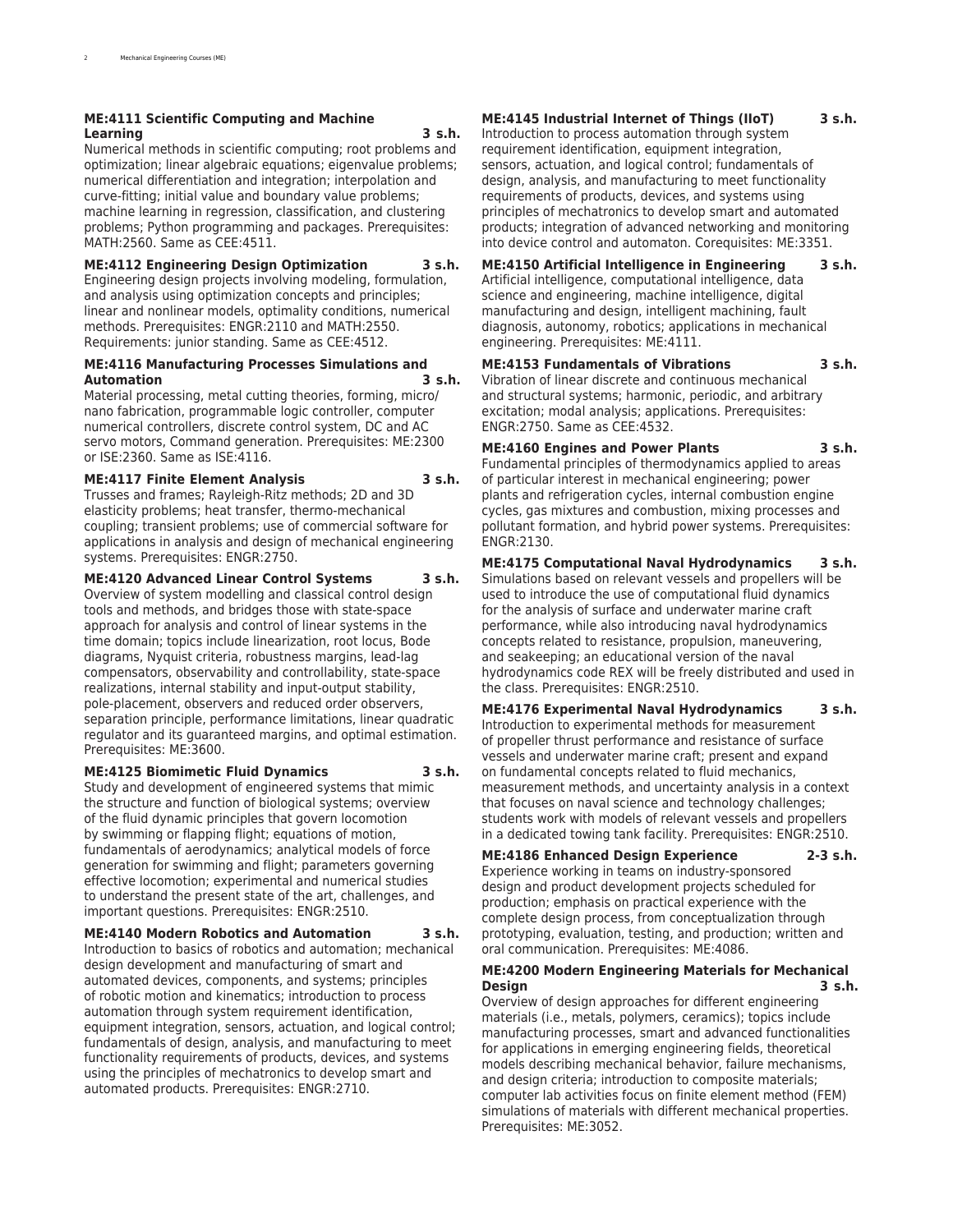**ME:5113 Mathematical Methods in Engineering 3 s.h.** Linear ordinary differential equations, series solutions of differential equations, special functions, Laplace transforms, Fourier series, matrices, linear systems, eigenvalue problems, second-order partial differential equations. Prerequisites: MATH:2550 and MATH:2560. Same as CBE:5140, CEE:5513.

### **ME:5114 Nonlinear Control in Robotic Systems 3 s.h.**

Nonlinear analysis and control systems theory; focus on Lyapunov-based analysis methods and associated design techniques; introduction to definitions of stability for autonomous and nonautonomous systems leading to a Lyapunov framework, and based on the developed Lyapunovbased analysis tools, basic and advanced design tools for contemporary engineering problems are presented, including state-of-the-art techniques. Prerequisites: ME:3600 or ME:4120 or CBE:4105 or ECE:3600.

#### **ME:5120 Vehicle System Dynamics 3 s.h.**

Introduction to principles and basic procedures used in analysis of vehicle system dynamics and design; topics include tire mechanics, longitudinal and cornering tire force characteristics, steady-state and transient vehicle cornering responses, vehicle stability control, ride comfort, suspension design, off-road vehicle mobility, tire-soil interaction, and vehicle performance evaluations. Prerequisites: ENGR:2710.

#### **ME:5143 Computational Fluid and Thermal Engineering 3 s.h.**

Governing equations of fluid flow and heat transfer; basic numerical techniques for solution of the governing equations; estimation of accuracy and stability of the approximations; boundary conditions; grid generation; applications to flows and heat transfer in engineering systems; familiarity with software for analysis and design of thermo-fluids systems. Prerequisites: ME:3045.

### **ME:5145 Intermediate Heat Transfer 3 s.h.**

Steady and unsteady conduction; forced and natural convection; surface and gaseous radiation; condensation and evaporation; analytical and numerical methods and applications. Prerequisites: ME:3045.

#### **ME:5146 Modeling of Materials Processing 3 s.h.**

Manufacturing processes for metals, polymers, semiconductors; processing by casting, solidification, crystal growth, polymer molding and extrusion, welding, heat treating, application of optical (laser) and electronmagnetic energy; processes that use momentum, heat, mass transfer principles; measurement and instrumentation for materials processing; current topics in materials processing. Corequisites: ME:3045.

#### **ME:5149 Propulsion Engineering 3 s.h.**

Opportunity to develop basic understanding and knowledge of rocket and airbreathing propulsion systems; relevant terminology and analysis techniques, parameteric cycle analysis for ideal engines, off-design analysis methods, problem-solving methodology. Prerequisites: ENGR:2130. Requirements: graduate standing.

### **ME:5150 Intermediate Mechanics of Deformable Bodies 3 s.h.**

Application of equilibrium analyses, strain-displacement relations, and constitutive relationships to practical structural systems and elementary plane elasticity problems. Prerequisites: ENGR:2750. Same as CEE:5540.

### **ME:5154 Intermediate Kinematics and Dynamics 3 s.h.**

Kinematic and dynamic analysis of mechanical systems; computational kinematics, Lagrangian dynamics, principle of virtual work in dynamics, constrained dynamics, spatial dynamics. Prerequisites: ENGR:2710.

### **ME:5159 Fracture Mechanics 3 s.h.**

Three-dimensional stress states, definition and criteria for failure, nominal and local yield phenomena, linear elastic and elastic plastic fracture mechanics, plane stress and plane strain fracture toughness, J-Integral, crack opening displacement, environmental assisted cracking, fatigue crack growth, fail safe, and damage tolerant design. Prerequisites: ENGR:2750. Corequisites: ME:3052. Same as CEE:5549.

### **ME:5160 Intermediate Mechanics of Fluids 3 s.h.**

Basic concepts and definitions; pressure distribution in a fluid; governing equations and boundary conditions; integral and differential analysis; dimensional analysis and similarity; experimental analysis; laminar and turbulent internal and external flows; potential flows; engineering applications. Prerequisites: ENGR:2510. Same as CEE:5369.

### **ME:5162 Experimental Methods in Fluid Mechanics and Heat Transfer 3 s.h.**

Hands-on experience in methodology of conducting experiments in fluid mechanics and heat transfer from design to data acquisition and processing; essential theoretical elements, experimental methodologies, data acquisition systems, uncertainty analysis; wide variety of instruments for fundamental and applied experimentation; work in small groups; design, implement, test, and report an experiment in area of interest. Same as CEE:5372.

#### **ME:5167 Composite Materials 3 s.h.**

Mechanical behavior of composite materials and their engineering applications; composite constituents (fibers, particles, matrices) and their properties and behavior; macromechanical behavior of composite laminae; micromechanical predictions of composite overall properties; classical lamination theory; composite beams and plates. Prerequisites: ENGR:2750. Same as CEE:5137.

#### **ME:5170 Data-Driven Analysis in Engineering Mechanics 3 s.h.**

Exposure to machine learning approach of problem solving; modular course structure containing four or five modules, each concentrating on a particular class of problem; theories and techniques relevant to a class of problems taught in corresponding module. Prerequisites: ENGR:2750 and ME:4111.

### **ME:5179 Continuum Mechanics arr.**

Mechanics of continuous media; kinematics of deformation, concepts of stress and strain; conservation laws of mass, momentum and energy; constitutive theories; boundary and initial value problems. Prerequisites: ENGR:2750 or ENGR:2510. Same as CEE:5179.

### **ME:5195 Contemporary Topics in Mechanical Engineering arr.**

New topics in fluid and thermal sciences and mechanical systems not covered in other courses; topic and coverage determined by student/faculty interest. Requirements: junior standing.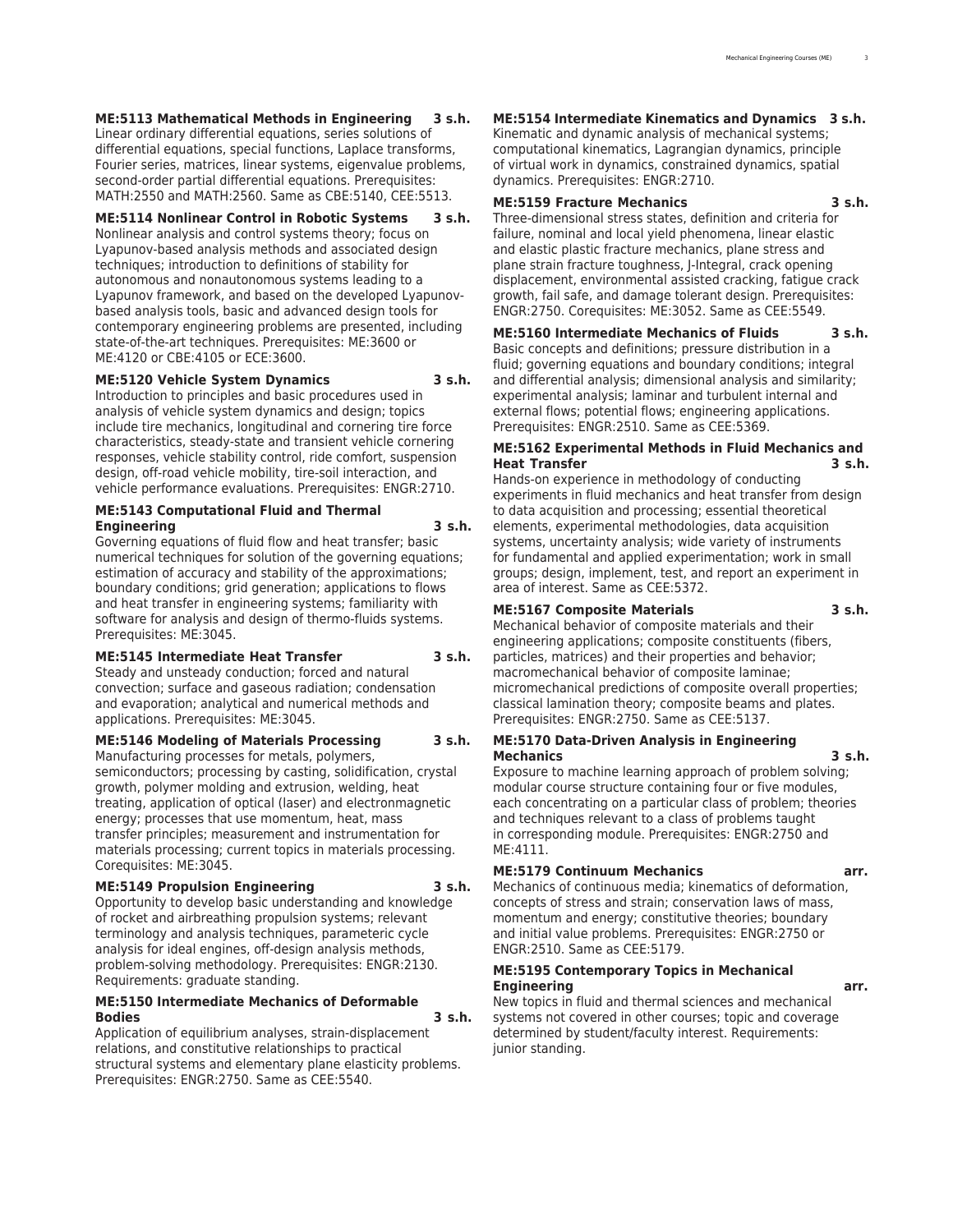### **ME:5210 Intermediate Thermodynamics 3 s.h.**

Fundamental principles of thermodynamics as applied to phase equilibrium; properties of fluids, first and second law, variable composition systems, behavior of real fluids, mathematical techniques for solution thermodynamics. Requirements: CBE:3105 or ME:3040 or graduate standing. Same as CBE:5110.

### **ME:5300 Uncertainty Quantification and Design Optimization 3 s.h.**

Analytical and computational methods for uncertainty quantification for a design optimization of mechanical and structural systems; brief review of probability theory, second-moment analysis, reliability analysis, robust design optimization, and reliability-based design optimization; use of commercially available software suites. Prerequisites: ENGR:2750 and STAT:2020. Corequisites: ME:3052.

### **ME:6115 Cooperative Autonomous Systems 3 s.h.**

How to enable ground, marine, and aerial robotic platforms to perform cooperative tasks autonomously in complex realworld environments; theoretical topics include numerical approximation, optimal control, nonlinear analysis and control, game theory, and graph theory; project-based activities in a laboratory environment; focus on design and implementation of motion planning, tracking, collision avoidance, and cooperative control algorithms for autonomous vehicles. Prerequisites: ME:3600 or ME:4120 or CBE:4105 or ECE:3600.

### **ME:6120 Mechatronics, Measurement, and Wearable Robotics 3 s.h.**

From accelerometers in phones, heart rate monitors in watches, fitness trackers, and smart clothing to robotic surgery and assistive devices, wearable sensors and robotics are increasingly all around us; introduction to different sensors, signals, and processing techniques needed to study movement; practical applications and scientific principles of sensors and actuators; work with real-world data; development of key research skills in literature review and experiment design through theoretical, programming, and hands-on coursework, presentations, and projects. Prerequisites: ME:3351 and ME:3600 and ME:5154.

### **ME:6191 Graduate Seminar: Mechanical Engineering 1 s.h.**

Presentation and discussion of recent advances and research in mechanical engineering by guest lecturers, faculty, students.

#### **ME:6198 Individual Investigations: Mechanical Engineering arr.**

Individual project in mechanical engineering, for department graduate students; laboratory study, engineering design project, analysis and simulation of an engineering system, computer software development, research.

### **ME:6199 Research: Mechanical Engineering M.S. Thesis arr.**

Experimental and/or analytical investigation of an approved topic for partial fulfillment of requirements for M.S. with thesis in mechanical engineering.

### **ME:6214 Analytical Methods in Mechanical Systems 3 s.h.**

Vector and function spaces; functionals and operators in Hilbert spaces; calculus of variations and functional analysis with application to mechanics; Ritz and Galerkin methods. Prerequisites: ME:5113. Same as CEE:6310.

### **ME:6215 Finite Element II 3 s.h.**

Computer implementation; plate and shell elements; mixed and hybrid formulations; nonlinear analysis; recent development; introduction to boundary element method. Prerequisites: CEE:4533. Same as CEE:6532, IGPI:6216.

#### **ME:6216 Laser Materials Processing 3 s.h.**

Proficient engineering background involved in laser processing and manufacturing; fundamentals and operation principles for various types of laser systems, laser optics, principles of laser-matter interactions, laser-induced thermal and thermomechanical effects; emerging areas of laser applications (e.g., microscale and nanoscale laser processing, ultrafast laser processing) and related energy transport analyses; video demonstrations. Prerequisites: ME:3045 and MATH:3550.

### **ME:6217 Advanced Modeling and Simulation for Manufacturing 3 s.h.**

How materials often behave in a complicated manner involving deeply coupled effects among stress/stain, temperature, and microstructure during a manufacturing process; modeling and prediction of material processes based on a metallo-thermomechanical coupled analysis; focus on heat transfer modeling in material processes, fundamental mechanics aspects required for material processing analysis, and microstructural evolution modeling in material processes. Prerequisites: CEE:4533 and ME:3045.

### **ME:6240 Probabilistic Inference and Estimation for Mechanical Systems 3 s.h.**

Theory and application of common techniques for probabilistic inference and estimation including types of estimators; Bayesian, Kalman, and Particle filtering; various motion and measurement models; and algorithms for simultaneous localization and mapping (SLAM). Prerequisites: ME:4120. Requirements: some level of exposure to probability and statistics, linear algebra, and 3D rigid body dynamics.

### **ME:6245 Diffusive Transport 3 s.h.**

Diffusive transport of heat, mass, and momentum; phenomenological laws and analogies; analytical and numerical solution techniques; inverse heat conduction; multiphase and multicomponent systems. Prerequisites: ME:5145. Same as CBE:6145.

### **ME:6247 Contact Mechanics 3 s.h.**

Varied aspects of contact mechanics and engineering applications, including stationary contacts, sliding, rolling, impact, and fretting fatigue; emphasis on theoretical basis of solutions of contact mechanics problems; mathematical methods of solving contact problems using Green's function method; complex potentials and integral transform methods. Prerequisites: ME:5113 and ME:5150.

#### **ME:6260 Viscous Flow 3 s.h.**

Equations of viscous flow; classical analytical and numerical solutions; flow regimes and approximations; laminar boundary layers—equations, solution methods, applications; stability theory and transition; incompressible turbulent flow—meanflow and Reynolds-stress equations, modeling, turbulent boundary layers and free shear flows. Requirements: for ME:6260—ME:5160; for CEE:6376—CEE:5369. Same as CEE:6376.

### **ME:6261 Multibody System Dynamics 3 s.h.**

Introduction to principles of analytical and computational dynamics for rigid and flexible multibody systems; spatial kinematics and dynamics of rigid body systems, numerical solution procedures for multibody dynamics analysis, and flexible multibody dynamics. Prerequisites: ME:5154.